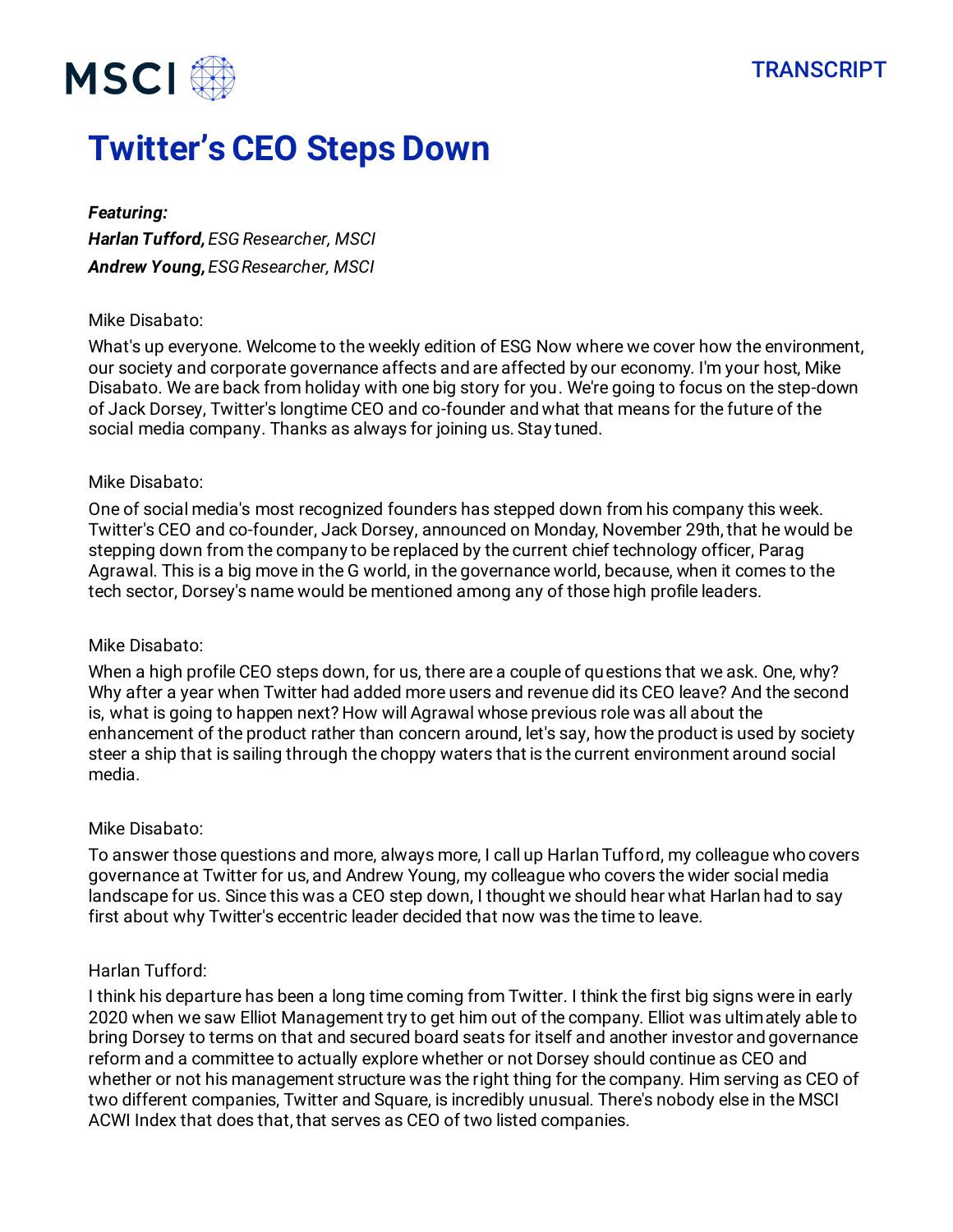

### Mike Disabato:

Harlan says a lot of names there that, if you're not enmeshed in the Twitter world, might have gone over your head. One of them was Square. Square is an online payments company that Dorsey's also the CEO of. It recently changed its name to Block, by the way. Square is now called Block, ostensibly because Dorsey and company loves the future of blockchain. They love the future of cryptocurrency and they love these systems' ability to provide economic empowerment. That's basically what Dorsey said in a press release that accompanied the name change.

# Mike Disabato:

The bigger name that Harlan mentioned though is Elliot Management Group. This is a powerful and feared hedge fund that, last spring, took a 4% stake in Twitter, basically tried to push Dorsey out and settled in the end for three new board seats at the company and for Dorsey to form a committee to review its governance and evaluate a succession plan. Elliot was joined in that push by private equity firm, Silver Lake, in setting several aggressive growth targets for Dorsey such as an increase of 100 million more daily active Twitter users and increasing the company's ad revenue.

### Mike Disabato:

Back when Dorsey emerged from that fight, he seemed victorious and it seemed like he had won the battle, like he was going to be fine, but I asked Harlan about the significance of those board seats and whether, no matter how hard a CEO tries to win, if the board of a company wants to make a move and the board has equal footing as the CEO in terms of control of that company, often the move will be made.

# Harlan Tufford:

It's a sign of how getting board seats as an investor gives you more leverage of the boardroom, more ability to shape the conversation. At a company like Twitter that has a one-share, one-vote capital structure, an investor like Elliot is able to, through board seats, shape the conversation, change minds and make change happen at a company like this. I think that's a large part of what we're seeing here with Dorsey's departure, in addition to him just really liking cryptocurrency a lot.

#### Mike Disabato:

This is why we look at boards and it's so important for us and others in the investment world. I doubt I've said this before, because why would I, but all the environmental plans that we've talked about, all these labor agreements, anything that has to do with the social side of ESG matter not if there isn't a leadership at the company that can actually follow through on them.

#### Mike Disabato:

The G spawns the E and S in ESG. What about the new G, the new head at Twitter, ex-chief technology officer, Parag Agrawal? He's been at the company, he's been at Twitter for about 10 years. At a company like Twitter, that's three lifetimes. Let's see here, what's some of his stats? He's 37, which makes him the youngest non-founder appointed CEO ever.

#### Mike Disabato:

While Mr. Dorsey received only a token salary, Mr. Agrawal will receive \$25 million in equity awards in his first year as CEO, only half of which will be performance based. Actually, his appointment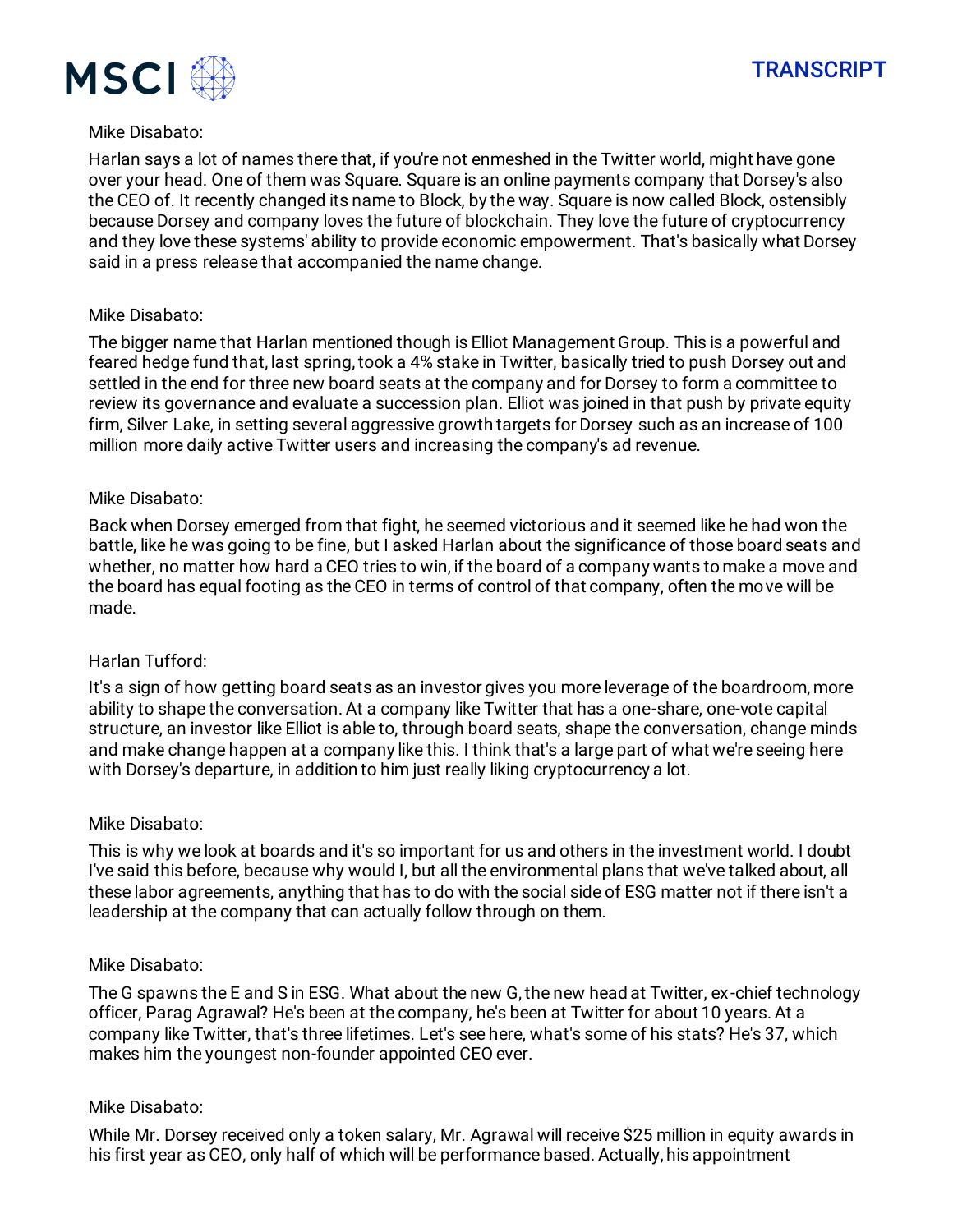

coincides with another individual being appointed as chairman of the board at Twitter, co-CEO at Salesforce, Bret Taylor. Interestingly, these two have a common background. They both came from product development and technology positions and they moved up to leadership roles at their respective companies. So, a leader to have good product development and revenue growth and user growth is usually a good thing for a company to promote that person to a leadership role.

#### Mike Disabato:

But as Andrew will note, that growth over all else obsession at social media companies can create problems. I think everyone has to be aware of those problems by now. If we look at our data, Twitter has similar issues to Facebook when it comes to data privacy and security. While Facebook has had 53 controversies related to online content distortion, Twitter's had 32 so the company still has a lot of work to do to be a secure and safe platform for people to ingest every day.

### Andrew Young:

I think maybe this heightened emphasis on commercial success might also be seen as a de-emphasis of platform safety issues. I mention this because, Jack Dorsey had taken the leadership position on platform safety or at least maybe you can say a stewardship role on online harms or platform safety in that, he faced the hearings at the US Congress, he took ownership of the decision to ban former US President Trump from the platform.

### Andrew Young:

He hired a lady called Vijaya Gadde who's the head of policy and safety. And under her, works a lady called Del Harvey who's the of trust and safety. So he's established a team to look at this issue of trust and safety on the platform. But, to that point, Del Harvey left Twitter in October, about a month ago, so we've lost, at Twitter, the head of trust and safety and then also maybe the mentor of this issue, Jack Dorsey.

# Mike Disabato:

This all rings a bit louder because, we remember at Facebook, no matter what you think about these Facebook whistle blowing accusations, it does seem that the company has put growth over concerns around trust and safety to the demise of a lot of democratic processes. Andrew wanted to shift away from this view of it just being a risky appointment because, you have to remember, the new CEO is an internal Twitter employee and that's important for the nearly 5,500 Twitter employees that are currently at the company, that idea of internal promotion being a possible future for them.

#### Andrew Young:

Employee empowerment is a really key part in building a strong corporate culture. I think there can be few more positive signs of empowerment than promoting someone to a senior position from within the organization. I think this internal recognition, it's quite a big motivator for employees so this particular promotion might be able to build trust and strengthen its internal corporate culture.

# Mike Disabato:

I want to stay with this idea of empowerment because, as Jack Dorsey leaves, he moves to a company who has a much different ownership structure than Twitter. One is insulation. Life is easier for a leader when their power is tied up in callous contracts that can insulate them from the whims of outsiders.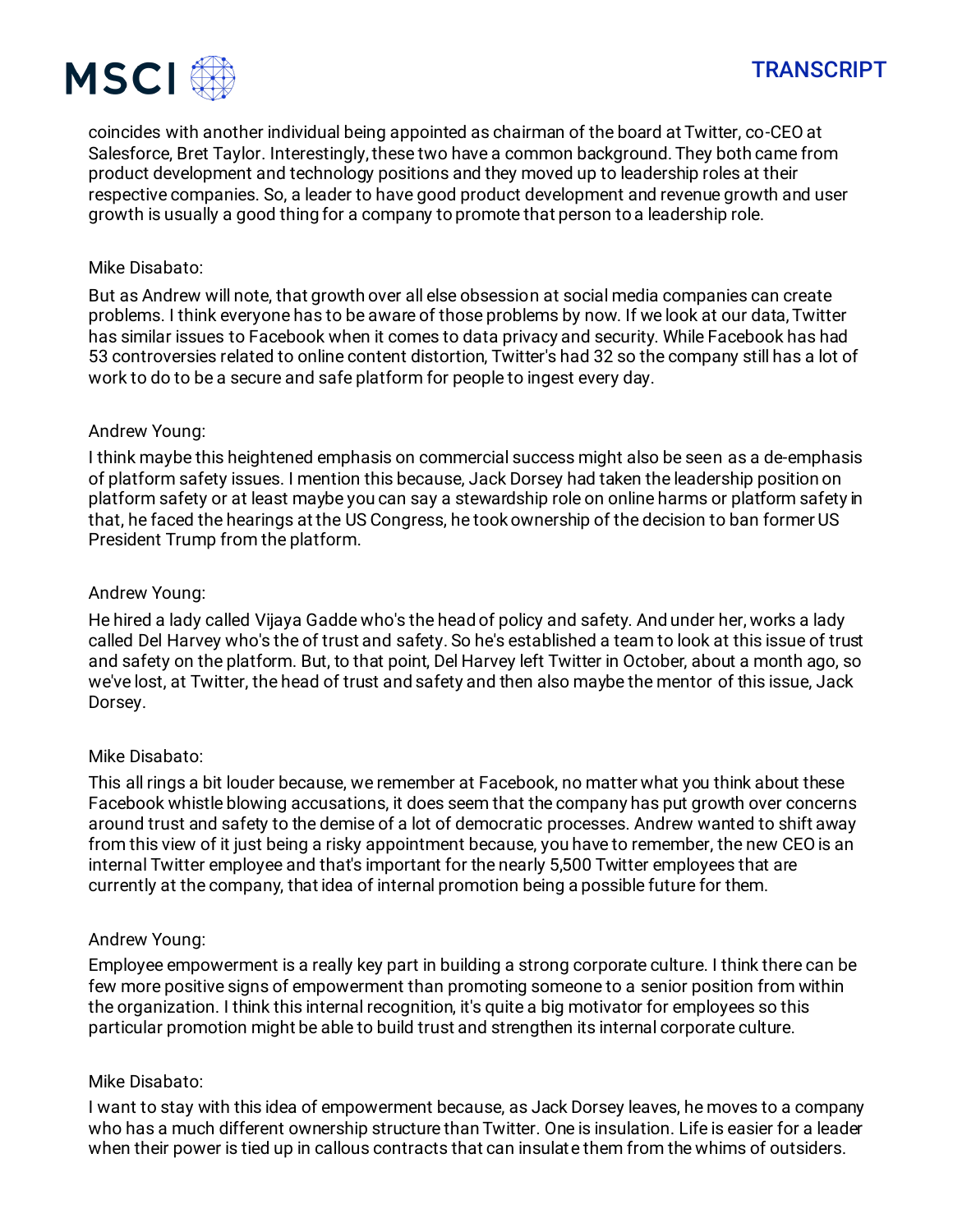

This means that, stakeholder empowerment obviously changes when a CEO doesn't really have to deal with rebuke from his stakeholders, or so says Harlan.

# Harlan Tufford:

From what Andrew is just saying about empowerment being such an important function in company culture, accountability is really the thing that we're after in boardroom culture. What's interesting when you look at Square versus Twitter is that, at Square, there's really no one who can challenge Jack Dorsey formally. Through a dual-class share structure, he controls the company at equity stake that's about 10% of outstanding shares and almost half of votes.

### Harlan Tufford:

That's not the case of Twitter. At Twitter, investors are actually able to challenge him, are able to hold him accountable in the boardroom, but at Square, he leaves when he is ready to leave and not before. There's really no way around that, unless their capital structure changes, which he would have to consent to. So, in choosing to leave Twitter and stick with Square, he's focusing at a company where he is going to be a lot more secure in his position.

### Mike Disabato:

How much different is Dorsey's reign going to be when all his attention is at Block? At Twitter, he was surrounded by people with equal parts power and suspicion towards his ability to lead the company into the future, but at Block, he has another board to convince that the futuristic crypto and payment platform model can move into a more sustainable future where everyone is equal and paying everything in online currency. When it comes to board management, to governance, how different is Block than Twitter?

# Harlan Tufford:

Looking at the board level, I think the key challenge, and it's pervasive at technology companies, is getting directors to understand the business and the risks of the business. You often get into very technical issues, very cutting edge issues that a lot of directors may not be familiar with, but they need to understand these things.

# Harlan Tufford:

So, I think that, as you move into something like cryptocurrency compared to social media which is a bit more understood, you could have a harder time getting directors to really get a handle on the risks involved, the material risk for the company, getting an understanding of how these things are going to grow and change and affect the company in the world. It's going to be really hard for Square's managers to explain to a director how cryptocurrency is going to look in 10 years. I don't envy the team at that job, but it's what they have to do.

#### Mike Disabato:

Since we're a research firm, I'm just going to throw some data at you to back up Harlan's claim there. When we look at Square's board, we rank three members out of 12 with industry expertise. Eight of those members have financial expertise, so eight out of 12. You could do what you will with those numbers, but only three have "industry" expertise as they're steering through the crypto waters.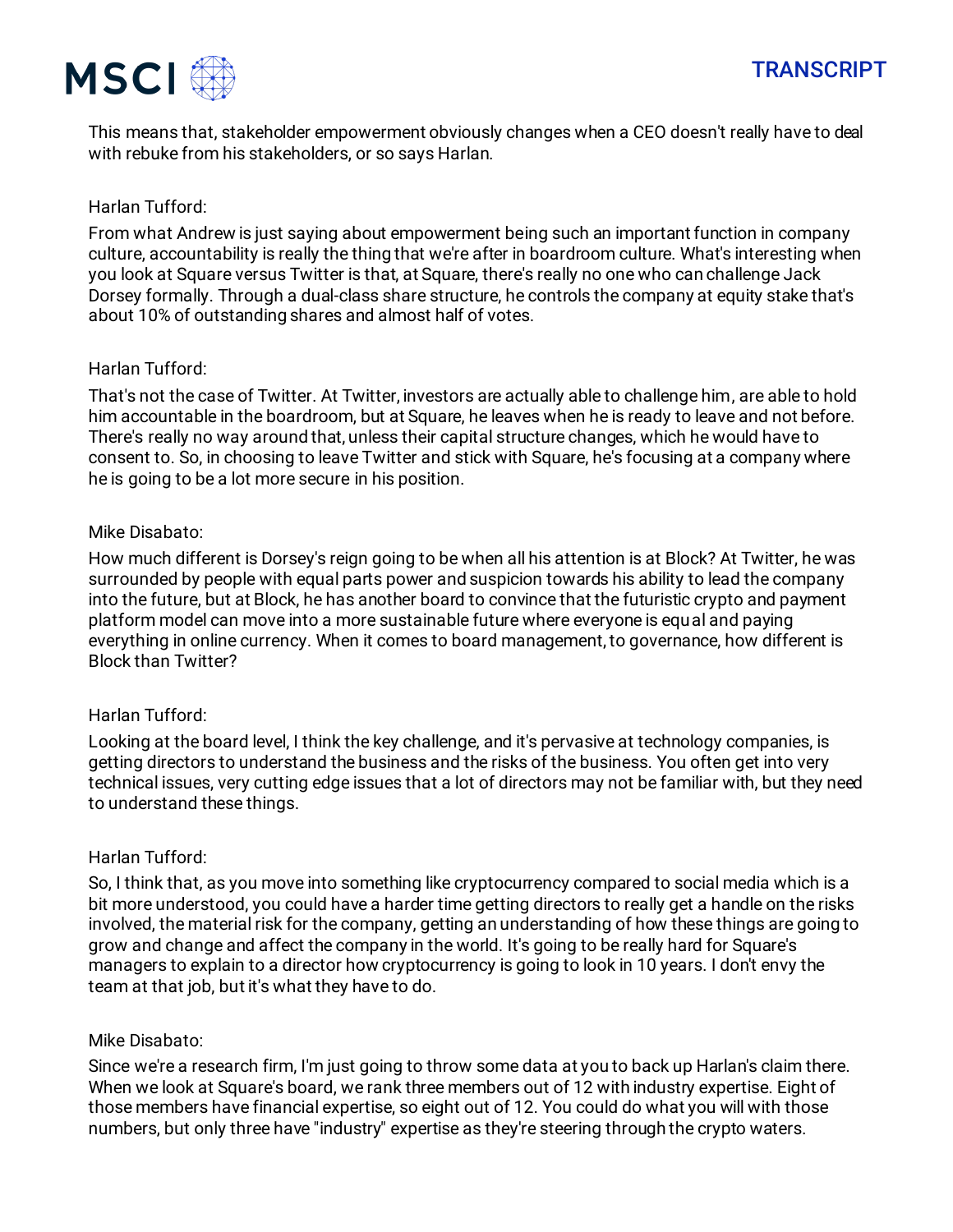

### Mike Disabato:

Anyway, there is maybe something we should also discuss here, the fact that payments might be way less risky for a leader than social media. I mentioned Facebook earlier, aka Meta, and at the moment, all anyone can really think about when you talk about social media is congressional testimonies and no one wants to testify in defense in front of Congress.

### Mike Disabato:

It's almost hard to remember this at this point, but Dorsey joined Zuckerberg and Google's Pichai to face congressional scrutiny in March 2021 over the spread of misinformation on their platforms. So, maybe Dorsey saw the writing on the wall and is getting out for the relatively greener pasture that is money platforms and cryptocurrency.

### Mike Disabato:

Instead of getting people pissed at you for spreading extremism and hoaxes online, Dorsey can promote himself as someone that advances access to financing. What is access to financing, you ask? Well, it just so happens that Andrew covers some financial platforms as well as social media ones so I will cut him in here real quick to give you an example of what advancing financing on a money platform is in the real world.

### Andrew Young:

The example I always like to make is M-PESA by Vodafone in East Africa. This platform, more than a decade ago, really transformed how transactions are done in local markets. This is the potential for access to finance for underserved populations around the world.

#### Mike Disabato:

So, many people were able to make secure transactions and that was helpful. Where does Twitter go from here? Well, there are the growth demands made by Elliot Management that we mentioned. There is a major communications issue still at the company. It's head of communications, Kelly Sims, left Twitter last week after less than four months at the company.

#### Mike Disabato:

In sort of a nod to his predecessor, Agrawal is among the executives that loves crypto and decentralization and all the beauty promised by blockchain. While there's anecdotal evidence that Dorsey put more time in Block, Square, than he did at Twitter, Twitter is still losing this very eccentric and visionary founder. You have to wonder how the company is going to recover after the person that helped start them, that was the face of Twitter for a long time leaves and goes somewhere else.

# Mike Disabato:

But really, what should be paid attention to for governance is something that Harlan said as an aside, that Dorsey was the only dual CEO in the broader financial markets, and there's a reason for that. Running two relatively large companies is difficult, I would assume. Twitter and Block are now both with a leader that is solely focused on the success of the company that they are running, not two of them. No matter how this is all spun and what happens, when it comes to the G in ESG, that could be seen as an improvement.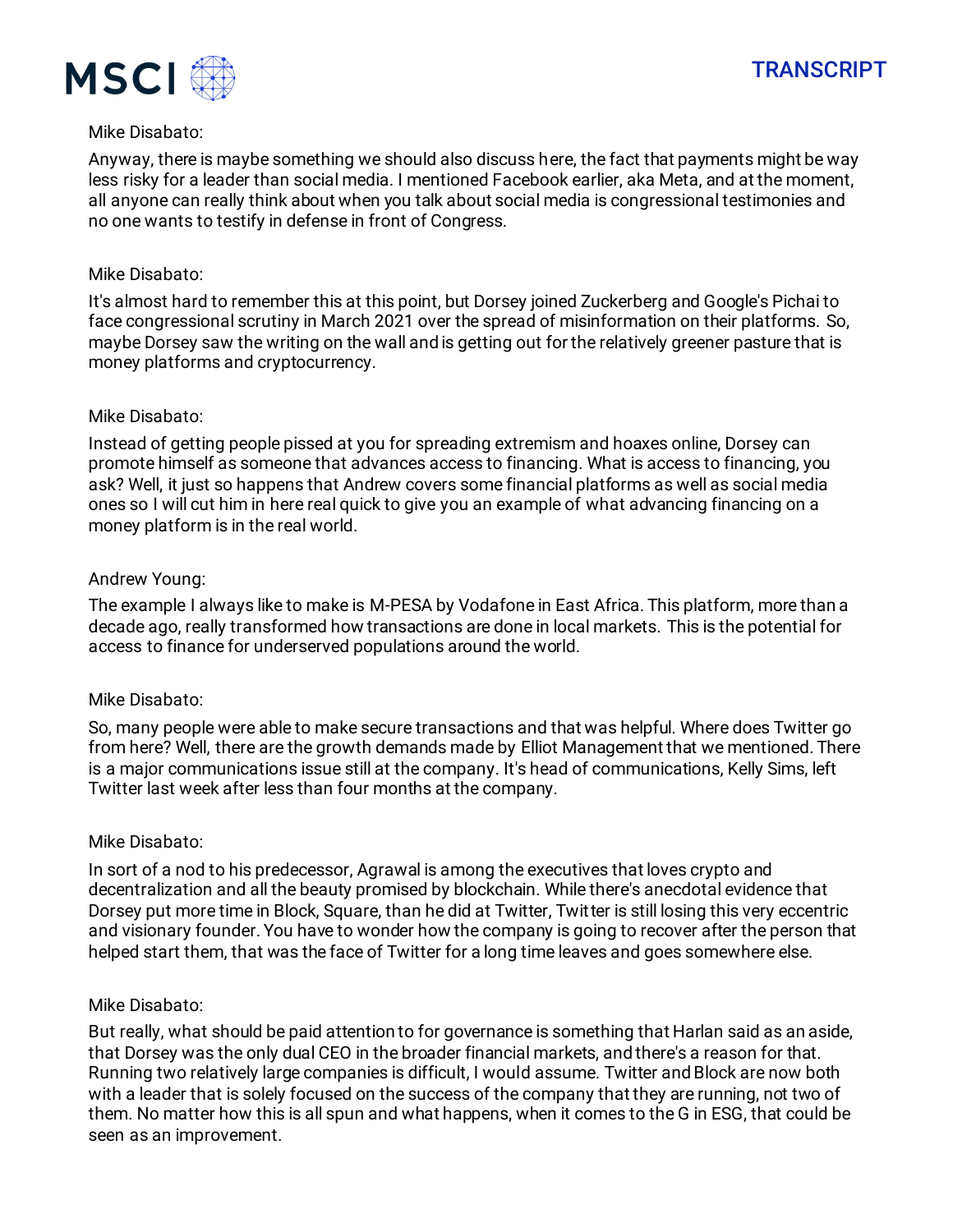

### Mike Disabato:

That's it for the week. I wanted to thank Harlan and Andrew for talking to me about the news with an ESG twist. I want to thank you so much for listening. I always appreciate it. If you liked what you heard, don't forget to rate and review us because that puts us up higher on lists and then people think that this is something I should continue to do at work. If you liked what you heard today, maybe you could subscribe and you would hear us every week. That'd be cool. Thanks again. Talk to you next week.

### Speaker 4:

The MSCI ESG Research podcast is provided by MSCI Inc. subsidiary, MSCI ESG Research LLC, a registered investment advisor, and the Investment Advisers Act of 1940. This recording and data mentioned herein has not been submitted to nor received approval from the United States Securities and Exchange Commission or any other regulatory body. The analysis discussed should not be taken as an indication or guarantee of any future performance, analysis, forecast or prediction.

### Speaker 4:

Information contained in this recording is not for reproduction in whole or in part without prior written permission from MSCI ESG Research. None of the discussion or analysis put forth in this recording constitutes an offer to buy or sell or promotional recommendation of any security, financial instrument or product or trading strategy.

### Speaker 4:

Further, none of the information is intended to constitute investment advice or recommendation to make or refrain from making any kind of investment decision and may not be relied on as such. The information provided here is as is and the user of the information assumes the entire risk of any use it may make or permit to be made of the information. Thank you.